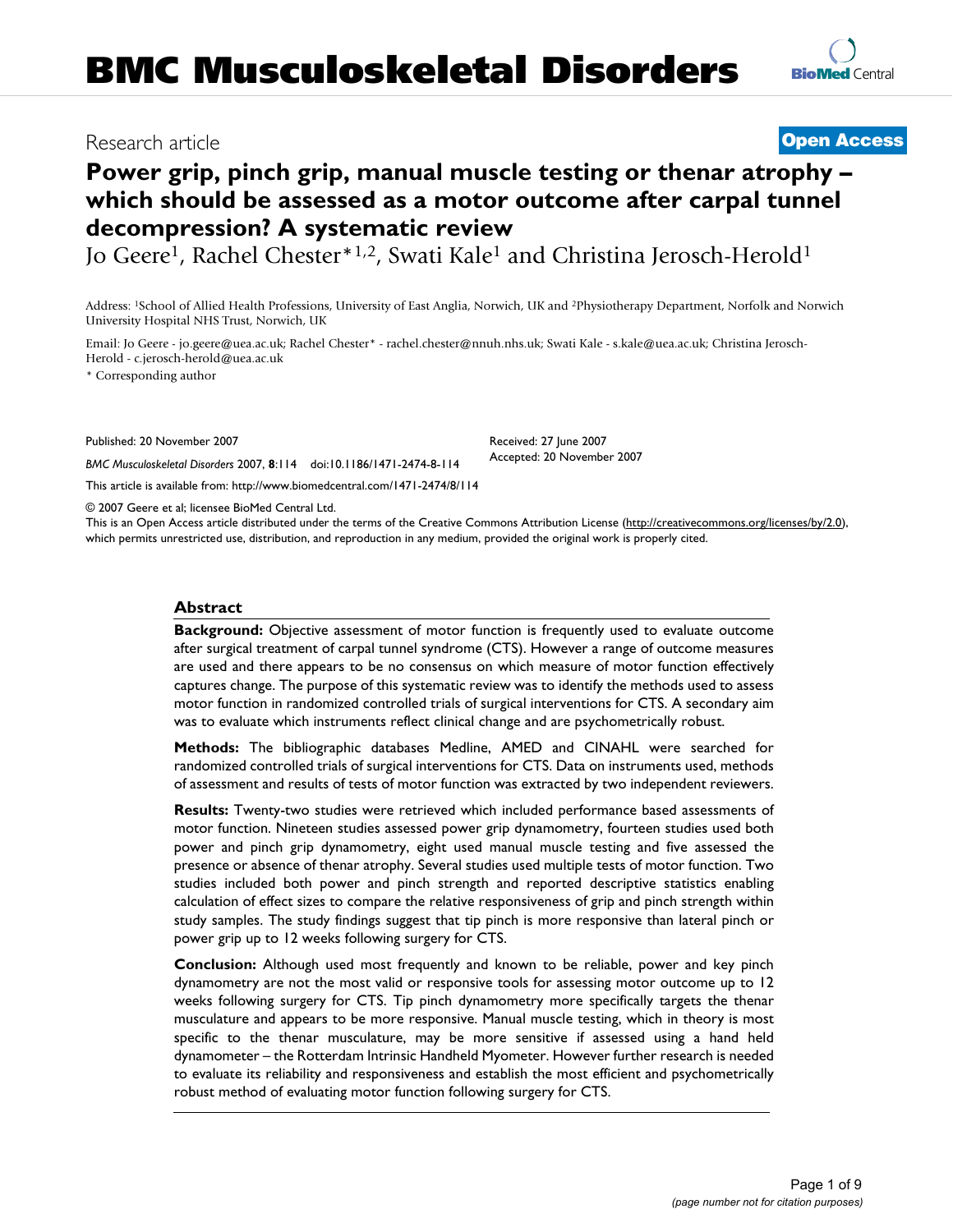## **Background**

Carpal tunnel syndrome (CTS) is the most common compression neuropathy, estimated to occur in 4% of the general population [1] with a higher prevalence in women (3% to 5.6%) than men (0.6% to 2.8%) depending on diagnostic criteria used [1,2]. Surgical decompression of the carpal canal is the treatment of choice in moderate to severe cases and accounts for a large number of upper limb surgical procedures. To evaluate the effectiveness of different surgical techniques a range of outcome measures have been used including objective assessment of motor function. Carpal tunnel syndrome presents with a range of symptoms including motor disturbance which can range from weakness of the thenar muscles innervated by the median nerve through to complete paralysis and atrophy. Surgical intervention may reverse these to a greater or lesser extent depending on the severity and duration of the condition [3]. The importance of improved motor function as an outcome may be undisputed however the questions of what parameter should be assessed and with which instrument remain unanswered.

Outcome measures need to be valid for the purpose and population, repeatable over time and across testers and be able to reflect clinically important change [4,5]. There is no lack of available instruments which quantify motor function, however they may not meet the rigorous psychometric criteria required of an outcome measure to the same degree. Whilst several outcome measures are needed to capture the impact of a disorder like CTS on the individual, the use of multiple outcome measures which address the same domain such as motor function should be avoided as it places an unnecessary burden on the patient and clinician.

The primary aim of this review was to identify the methods used to assess motor function following surgical interventions for CTS in published clinical trials and to evaluate the extent to which they reflect clinical change after decompression. A secondary aim was to review those assessments of motor function which reflect change and are psychometrically robust. This may contribute towards a consensus view of how motor function should be assessed in future trials which in turn would facilitate meta-analysis of results [6].

## **Methods**

A systematic review was conducted to identify randomized controlled trials of surgical interventions for carpal tunnel syndrome which included assessment of motor function as a primary or secondary outcome.

## *Search strategy and review criteria*

The bibliographic databases Medline [1950 to June 2006], CINAHL [1982 to June 2006] and AMED [1985 to June 2006] were searched using a combination of terms: randomized controlled trial *or* controlled clinical trial, carpal tunnel *and* surgery *or* decompression *or* release. The titles and abstracts of those studies retrieved were read and fulltext was obtained for those studies which met the following inclusion criteria: prospective, randomized or quasirandomized trials, the experimental or comparator intervention included surgical release, the patients had a confirmed diagnosis of carpal tunnel syndrome made through physical examination and clinical history with or without confirmatory electrophysiological testing and the outcomes were described. Only English language publications were considered and irrespective of the year of publication. Studies which assessed motor function through patient-rated questionnaires such as the Boston Carpal Tunnel Questionnaire [7] only were excluded. Each study which met the inclusion criteria was independently read by two reviewers and a data extraction form completed which detailed the type of motor assessment, equipment used, method of assessment, scaling and results.

## **Results**

A total of 28 studies were identified which met the inclusion criteria. Of these 22 included an assessment of motor function using performance-based tests [8-29]. The other six studies assessed motor function through patientreported questionnaires only.

The instruments and methods used to evaluate motor outcome following carpal tunnel surgery included i) measurement of grip and pinch strength with dynamometry or vigorimeters, ii) manual muscle strength testing and iii) presence or absence of thenar atrophy.

## *Grip and pinch strength measurement*

Nineteen of the 22 studies used power grip strength as an outcome measure post surgery. 14 studies assessed both power and pinch grip. Tables 1 and 2 summarise the tools and methods used to assess grip and pinch strength in each study. The amount of detail given on measurement procedure varied greatly and several studies did not state the tool of measurement, the handle position used, number of trials, whether the value reported was a score derived from one attempt, the average or the best of three trials, or the statistical unit of measurement. Only one study reported the positioning of the upper limb during dynamometry [29]. One study [12] adjusted figures for age, sex and gender according to Mathiowetz et al [30].

In order to compare the overall magnitude of change across these studies pre-operative and post-operative values from each study were extracted. Of the 19 studies which assessed power grip strength, only six studies [17,19,20,24,26,29] reported actual pre-operative, early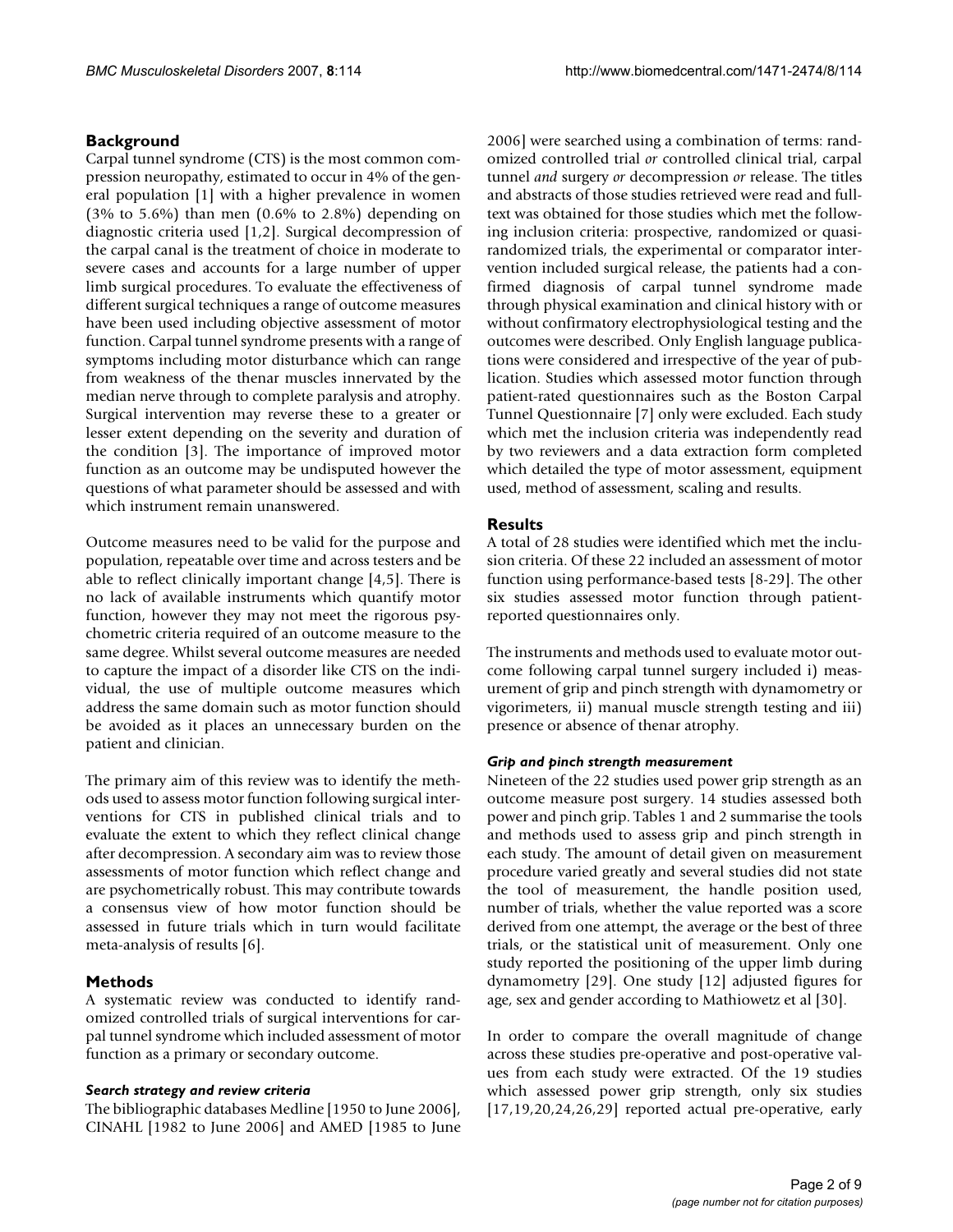| <b>Study</b>                     | <b>Instrument</b>              | Unit of measurement | Handle position   | <b>Patient positioning</b> |
|----------------------------------|--------------------------------|---------------------|-------------------|----------------------------|
| Agee et al., 1992 [9]            | lamar                          | %                   | all 5 settings    | <b>NR</b>                  |
| Bhattacharya et al., 2004 [28]   | Jamar                          | %                   | 2                 | NR.                        |
| Brown et al., 1993 [10]          | lamar                          | lbs                 | <b>NR</b>         | NR.                        |
| Brüser et al., 1994 [18]         | Jamar                          | %                   | NR.               | NR.                        |
| Citron and Bendall, 1997 [16]    | Martin Vigorimeter             | kpa                 | NR.               | NR.                        |
| Dias et al., 2004 [29]           | Jamar                          | kg                  | NR.               | Y                          |
| Dumontier et al., 1995 [14]      | <b>Jamar</b>                   | kg                  | NR.               | NR.                        |
| Erdmann, 1994 [11]               | lamar                          | lb                  | <b>NR</b>         | NR.                        |
| Ferdinand and Maclean, 2002 [22] | Baseline hydraulic             | lb                  | <b>NR</b>         | NR.                        |
| Foulkes et al., 1994 [12]        | Jamar                          | lb                  | 2 <sup>2</sup>    | NR.                        |
| Helm and Vaziri, 2003 [26]       | Baseline hydraulic             | kg                  | <b>NR</b>         | <b>NR</b>                  |
| MacDermid et al., 2003 [24]      | digit grip device <sup>1</sup> | kg                  | NR but cites refs | NR but cites refs          |
| Mackenzie et al., 2000 [19]      | Baseline hydraulic             | kg                  | 2                 | NR.                        |
| Mackinnon et al., 1991 [8]       | NR.                            | kg                  | NR.               | NR.                        |
| Nakamichi & Tachibana, 1997 [17] | NR.                            | kg                  | NR.               | <b>NR</b>                  |
| Saw et al., 2003 [25]            | Jamar                          | kg                  | <b>NR</b>         | NR.                        |
| Sennwald & Benedetti., 1995 [13] | Jamar                          | kg                  | 2                 | NR.                        |
| Trumble et al., 2002 [20]        | Jamar                          | kg                  | all 5 settings    | <b>NR</b>                  |
| Wong et al., 2003 [27]           | NR.                            | %                   | <b>NR</b>         | NR.                        |

**Table 1: Summary of studies evaluating power grip**

1NK Biotechnical Corp, Minneapolis, MN, USA;

2 data adjusted for age, sex, and side.

% = percent change from preoperative value

lb = pounds

and late post-operative values which have been plotted on a line graph (Fig 1).

Figure 1 shows a marked decline in power grip within the first 2 weeks post surgery. By 6 weeks power grip had recovered to, or close to, pre-operative levels. Three further studies [11,13,16] which displayed grip strength graphically only showed a similar trend for values up to 12 weeks post-operatively. Whilst these nine studies together demonstrate similar patterns of recovery, trends in the studies reporting later recovery (greater than 12 weeks) [8,9,11-14,16,17,20,22,24,25,27,29] were less consistent. The differences in later results did not appear to be related to the time at which final post operative assessment took place.

Key, tip and tripod pinch were similarly analysed. Figures 2 to 4 show the change from pre-operative to early postoperative pinch strength for key pinch, tripod and tip pinch, respectively. Only studies where actual values were reported have been included. There was a similar pattern to that observed with power grip, reporting an early postoperative decrease in pinch strength. The trend was for an increase in tip and tripod pinch strength at 12 weeks compared to pre-operative values.

In order to compare the relative responsiveness of power and tip pinch effect sizes were calculated. Effect size (mean change divided by standard deviation of initial score [31]) is a standardised score which is unit free and allows comparison between different scales and also between studies. However several of the studies included in this review did not report means or standard deviations, therefore it was not possible to calculate an effect size from the data given. The severity of motor weakness may also differ within study and between study populations and a high degree of heterogeneity is likely to result in a higher standard deviation of the baseline score (the denominator in the equation) which could result in a small effect size. It was therefore decided to only calculate and compare the effect sizes within studies, that is where both power and tip or tripod pinch were assessed on the same sample and where the data for this could be extracted from the article.

Only two studies [17,29] included both grip and pinch strength and also reported means and standard deviations or 95% confidence intervals for pre- and post-operative assessments. Tables 3 and 4 give the effect sizes for grip and pinch strength at six and 12 weeks post-operatively. In the study by Dias et al [29] the responsiveness of power grip is low indicated by a small effect size of 0.22 or less. Tip pinch strength scores show moderate to large effect sizes suggesting that it is more responsive to change than power grip. The effect sizes in Nakamichi and Tachibana's [17] study are moderate to large in both power and pinch

 $NR = not reported$ 

 $kpa = kilopastels$ kg = kilograms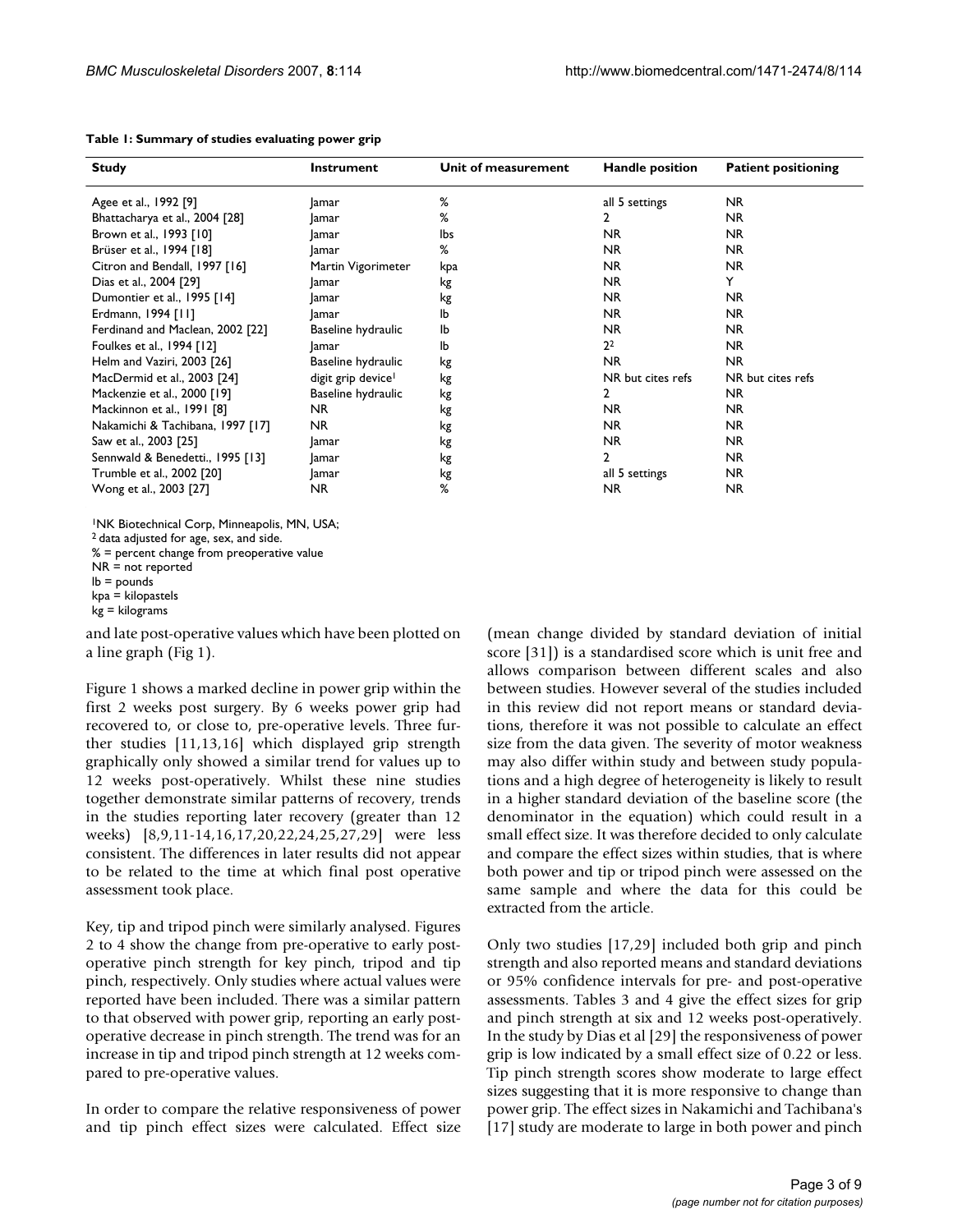| <b>Reference</b>                | Instrument                   | Unit of<br>measurement |                 | <b>Protocol Position</b> | <b>Key Pinch</b> | <b>Tip Pinch</b> | <b>Tripod Pinch</b> |
|---------------------------------|------------------------------|------------------------|-----------------|--------------------------|------------------|------------------|---------------------|
| Agee et al., 1992 [9]           | NR.                          | $\frac{9}{2}$          | NR.             | NR.                      |                  |                  |                     |
| Brown et al., 1993 [10]         | <b>JAMAR</b>                 | 1 <sup>b</sup>         | NR.             | <b>NR</b>                |                  |                  |                     |
| Brüser et al., 1994 [18]        | в                            | ℅                      | NR.             | <b>NR</b>                |                  |                  |                     |
| Dias et al., 2004 [29]          | <b>JAMAR</b>                 | kg                     | NR.             | NR.                      |                  |                  |                     |
| Erdmann, 1994 [11]              | <b>JAMAR</b>                 | lЬ                     | NR.             | <b>NR</b>                | Not specified    |                  |                     |
| Ferdinand & Maclean, 2002 [22]  | B&L                          | NR.                    | NR.             | <b>NR</b>                |                  |                  |                     |
| Foulkes et al., 1994 [12]       | B&L                          | lЬ                     | NR.             | <b>NR</b>                |                  |                  |                     |
| MacDermid et al., 2003 [24]     | pinch device NK <sup>1</sup> | kg                     | NR <sup>3</sup> | NR <sup>3</sup>          |                  |                  |                     |
| Mackenzie et al., 2000 [19]     | B&L                          | kg                     | NR.             | <b>NR</b>                |                  |                  |                     |
| Mackinnon et al., 1991 [8]      | NR.                          | NR.                    | NR.             | NR.                      | Not specified    |                  |                     |
| Nakamichi & Tachibana 1997 [17] | NR.                          | kg                     | NR.             | <b>NR</b>                |                  |                  |                     |
| Sennwald & Benedetti, 1995 [13] | B&L                          | lЬ                     | NR.             | NR.                      |                  |                  |                     |
| Trumble et al., 2002 [20]       | pinch meter <sup>2</sup>     | kg                     | NR.             | NR.                      |                  |                  |                     |
| Wong et al., 2003 [27]          | NR.                          | %                      | NR.             | NR.                      | Not specified    |                  |                     |
| Total                           |                              |                        |                 |                          | $\overline{10}$  | 4                | 3                   |

**Table 2: Summary of studies evaluating pinch grip**

% = percent change from preoperative value

NR = not reported

lb = pounds

kg = kilograms

B&L pinch gauge (B&L Engineering, Santa Fe, CA)

1NK Biotechnical Xorp, Minneapolis, MN

2Therapeutic instruments, Clifton, New Jersey

<sup>3</sup> Reference to reliability studies provided.

strength however reflect a change in the wrong direction, that is at 6 weeks and 12 weeks both power and key pinch had deteriorated from pre-operative values. Even at the final follow-up which in Nakamichi and Tachibana's [17] study was as long as 2 years the mean scores for power returned to pre-operative values only. Lateral pinch was only slightly improved at 2 years after surgery.

#### *Manual Muscle Testing*

Eight of the 22 studies reviewed used manual muscle testing as an outcome measure, five of these included it as well as power or pinch strength [8-10,15,17,20-22]. Table 5 summarises the scale, grading system and muscle(s) tested in each study. Comparison of results was not possible due to the different scales used and several studies did not report pre- and post-operative values. The Abductor Pollicis Brevis (APB) muscle was tested in six studies [8,10,15,17,20,22], two studies [9,21] did not specify the muscle tested. Three studies gave descriptive statistics for pre- and post-operative values [10,15,17]. In Nakamichi and Tachibana's [17] study the 2 year follow-up values had improved from a mean grade of 2.5 ( $\pm$  2.1) to 3.9 ( $\pm$ 1.9) in the experimental group and from 2.3 ( $\pm$  2.0) to 4.3  $(\pm 1.7)$  in the comparator group. A grading of 0–5 was used however no reference is made to which classification system was used. Brown et al [10] used the AOA criteria

and a grading of 0 to 5. Mean pre-operative grades were 4.4 and 4.5 for comparator and experimental groups respectively, increasing to 4.6 to 4.7 post-operatively.

#### *Assessment of thenar atrophy*

Presence of thenar atrophy was reported in 5 studies [8,10,20,21,23] (see Table 6). Thenar atrophy can only be assessed subjectively as being present or absent. A fourpoint categorical scale was used in two studies [8,10]. The overall trend was, as expected, a decrease in proportions of those with thenar atrophy.

#### **Discussion**

The primary aim of this review was to identify what methods and instruments have been used to assess motor outcome and to examine their usefulness as an indicator of change over time. Dynamometry of power and pinch grip, manual muscle testing and presence or absence of thenar atrophy, were the three main methods of objectively quantifying motor outcome. Subjective rating of weakness is also included in some of the patient-oriented outcome measures, for example the Symptom Severity Scale of the Boston Carpal Tunnel Questionnaire [7] (*Do you have weakness in your hand or wrist?*), however the focus of this review was to compare performance based outcome measures of muscle weakness.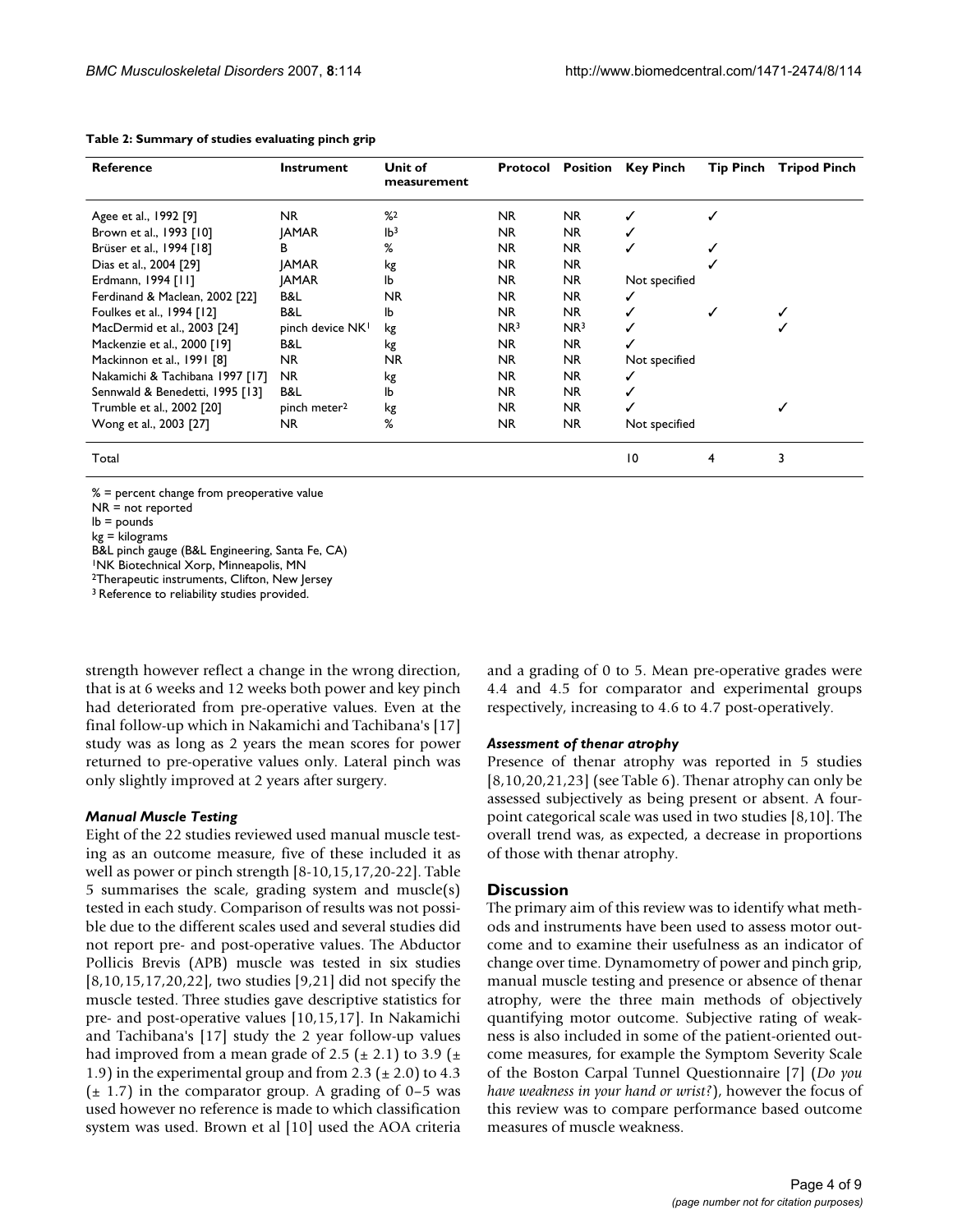

#### Figure 1

**Line graph of pre and post-operative power grip strength**. EG = experimental group, CG = comparator group. \* studies which measured power grip at more than one time point between 12 and 104 weeks demonstrated minimal change in values.

Assessment of grip strength with dynamometry was the most common method of reporting motor outcome. The usefulness of power grip as an indicator of change in both early (up to 6 weeks post-operatively) and later recovery (>6 weeks) from carpal tunnel release is questionable. Although Simpson [32] states that grip strength is particularly useful to evaluate outcome following carpal tunnel release, she also cautions that it should not be used where tissue healing is incomplete and testing would cause pain. Early post-operative power grip strength showed that values initially decreased and coincides with the assessment of pillar or scar pain or tenderness where higher pain scores were reported in the early post operative phase.



#### **Figure 2**

**Line graph of pre and post-operative key pinch strength**. \* Statistically significant difference between groups reported. EG = experimental group, CG = comparator group.



#### Figure 3

**Line graph of pre and post-operative tripod pinch strength**. Trumble et al. [20] reported a significant difference ( $p < 0.05$ ) between groups until the  $3<sup>rd</sup>$  post-operative month but does not report actual 2 week values. MacDermid et al. [24] reported no significant differences between groups.  $EG =$  experimental group,  $CG =$  comparator group.

Although none of the studies were designed to investigate an association between pain and grip strength, it is likely that the reduction in grip strength reflects pain inhibition with muscle contraction or increased sensitivity to pressure over the pillar region or scar. Contraction of muscles originating from the flexor retinaculum might cause pain by transmitting tension to the cut and healing transverse carpal ligament or retinaculum. The dynamometer handle may produce discomfort over the scar or pillar region during power grip dynamometry. Ludlow et al [33] comment that whilst grip and post-operative scar tenderness have been shown to predict return to manual work, it is unclear whether these are distinct or whether the discomfort of the handle against the pillar area contributes to low grip results. If the aim is to quantify pain or tenderness to pres-



**Figure 4 Line graph of pre and post-operative tip pinch strength**. EG = experimental group, CG = comparator group.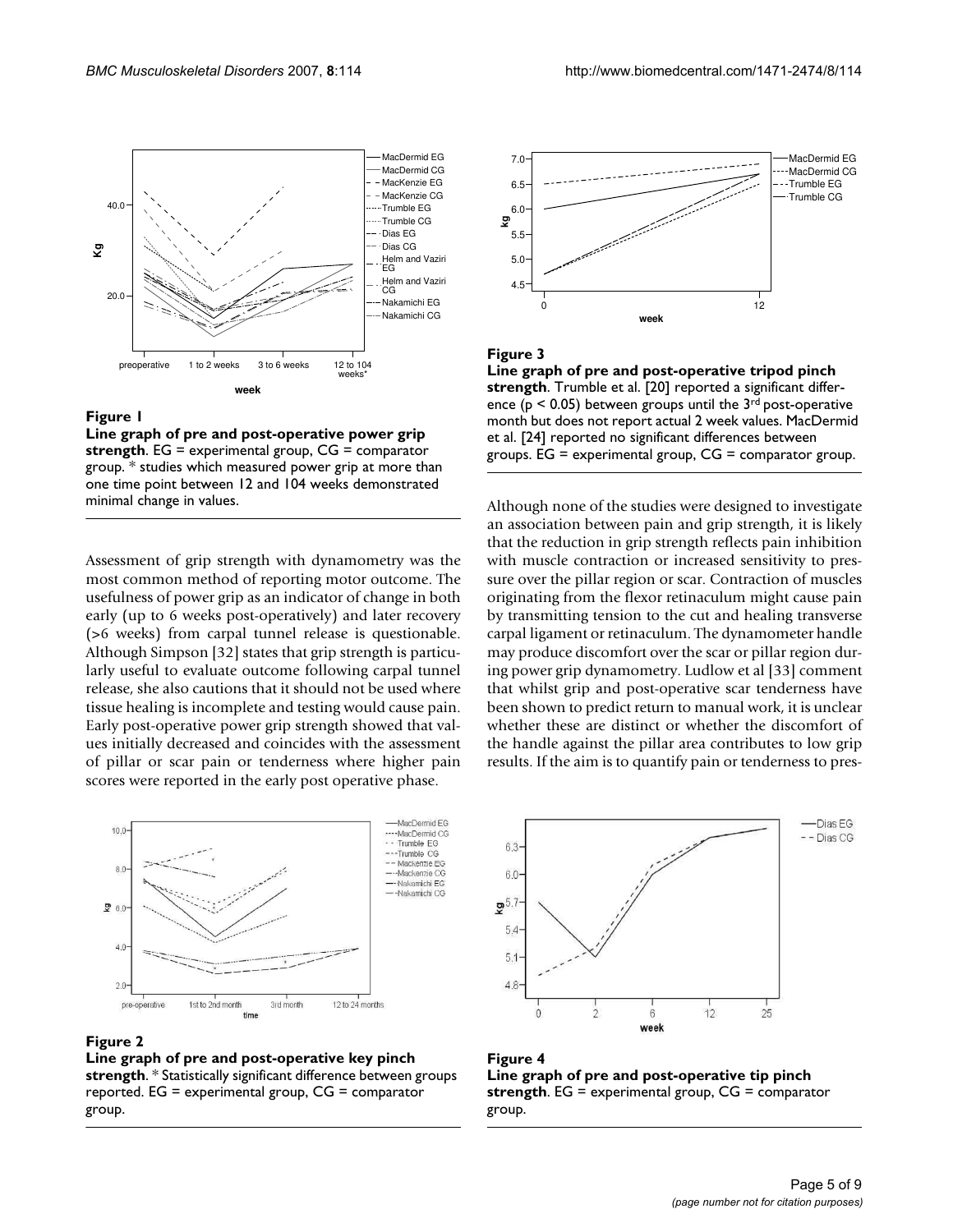| Power grip                           | Nakamichi & Tachibana 1997 [17] | Dias et al 2004 [29] |           |           |
|--------------------------------------|---------------------------------|----------------------|-----------|-----------|
|                                      | CG                              | EG                   | CG        | EG        |
| Mean pre-op/post-op at 6 weeks (kgs) | 23.6/16.5                       | 24.2/19.10           | 17.8/18.5 | 18.7/17.8 |
| <b>Effect size</b>                   | $1.69*$                         | $0.85*$              | 0.06      | 0.08      |
| Mean pre-op/post-op at 12 weeks      | 23.6/19.4                       | 24.2/21.6            | 17.8/20.5 | 18.7/20.7 |
| <b>Effect size</b>                   | $1.00*$                         | $0.43*$              | 0.22      | 0.18      |

#### **Table 3: Responsiveness of power grip (effect sizes)**

CG = comparator group, EG = experimental group

\* large effect size but change reflects a decrease in strength

sure, alternative methods of assessment, such as pressure algometry may be more appropriate [34].

Power grip requires synergistic function of intrinsic and extrinsic muscles of the hand, most of which are supplied by the median nerve proximal to the carpal tunnel, the ulnar or radial nerve [35]. Power grip does not primarily or exclusively use the muscles affected by CTS. Weakness of APB or opponens pollicus (OP) may be masked by compensatory action of synergistic muscles, such as the flexor digitorum superficialis (FDS) and flexor digitorum profundus (FDP), particularly to the ring and little fingers, therefore not significantly reducing power grip. Furthermore, if motor impairment is not marked prior to surgery, the scope for change may also be limited. This is supported by the finding that four [11,25,26,29] of five British studies had pre-operative values within the British normative range for men and women [36] and three [19,20,24] of five North American studies were within the American normative range [30]. The values reported in a Swiss study [13] and a Japanese study [17] fell within the British normative range. Norms are gender and age-specific and therefore comparison of an overall study group mean to norms may be questionable. However, prevalence of CTS increases with age and is higher in women who also have lower normal values than the overall normative group mean. It is unlikely that power grip dynamometry would demonstrate improvement in those with minimal or subtle weakness pre-operatively.

Key pinch or lateral pinch was the most common type of pinch grip assessed. As with power grip, key pinch is a

complex motor task involving synergistic muscles. Key pinch strength will be influenced by thumb interphalangeal joint position [32], strength of the 1st dorsal interosseous muscle, innervated by the ulnar nerve, flexor pollicus longus (FPL), innervated by the median nerve proximal to the carpal tunnel and the flexor pollicis brevis (FPB) which has innervation with variable contribution from the median and ulnar nerve. Therefore, as with power grip, APB or OP weakness or pain inhibition may be compensated for during key pinch by synergistic muscle action or 'trick' movements [3]. Tip to tip (thumb pulp to index pulp) and tripod (thumb pulp to index and middle finger pulps) pinch rely more on the thenar muscles and therefore can be argued to be a more appropriate measure of motor involvement in CTS. The responsiveness indices (effect size) for tip pinch show moderate effect sizes (0.33 and 0.58) at 12 weeks after surgery. However, tip pinch values for the pre-operative comparator and experimental groups in Dias et al's study (4.9 kg and 5.7 kg, respectively) were also close to the overall normative range reported by Gilbertson and Barber-Lomax[36]. Women made up 73% of the study sample and the mean age was 56 years. Given that British normative values for women are 4.52 kg (right hand) and 4.53 kg (left hand) and in men 6.79 kg and 6.85 kg, it is likely that for most patients pre-operative tip pinch weakness was minimal. Despite tip pinch targeting more specifically the thenar muscles the scope for improvement is limited and may explain the apparent lack of significant change after surgery. Whilst dynamometry is standardised and has been shown to have high levels of inter- and intra-tester reliability this does not compensate for its apparent lack of

| Table 4: Responsiveness of key and tip pinch grip (effect sizes) |  |  |  |
|------------------------------------------------------------------|--|--|--|
|                                                                  |  |  |  |

|                                      | Key pinch                       | Tip pinch            |         |         |
|--------------------------------------|---------------------------------|----------------------|---------|---------|
|                                      | Nakamichi & Tachibana 1997 [17] | Dias et al 2004 [29] |         |         |
|                                      | CG                              | EG                   | CG      | EG      |
| Mean pre-op/post-op at 6 weeks (kgs) | 3.74/2.58                       | 3.84/3.10            | 4.9/6.1 | 5.7/6.0 |
| <b>Effect size</b>                   | $1.02*$                         | $0.64*$              | 0.46    | 0.14    |
| Mean pre-op/post-op at 12 weeks      | 3.74/2.91                       | 3.84/3.48            | 4.9/6.4 | 5.7/6.4 |
| <b>Effect size</b>                   | $0.73*$                         | $0.31*$              | 0.58    | 0.33    |

CG = comparator group, EG = experimental group

\* large effect size but change reflects a decrease in strength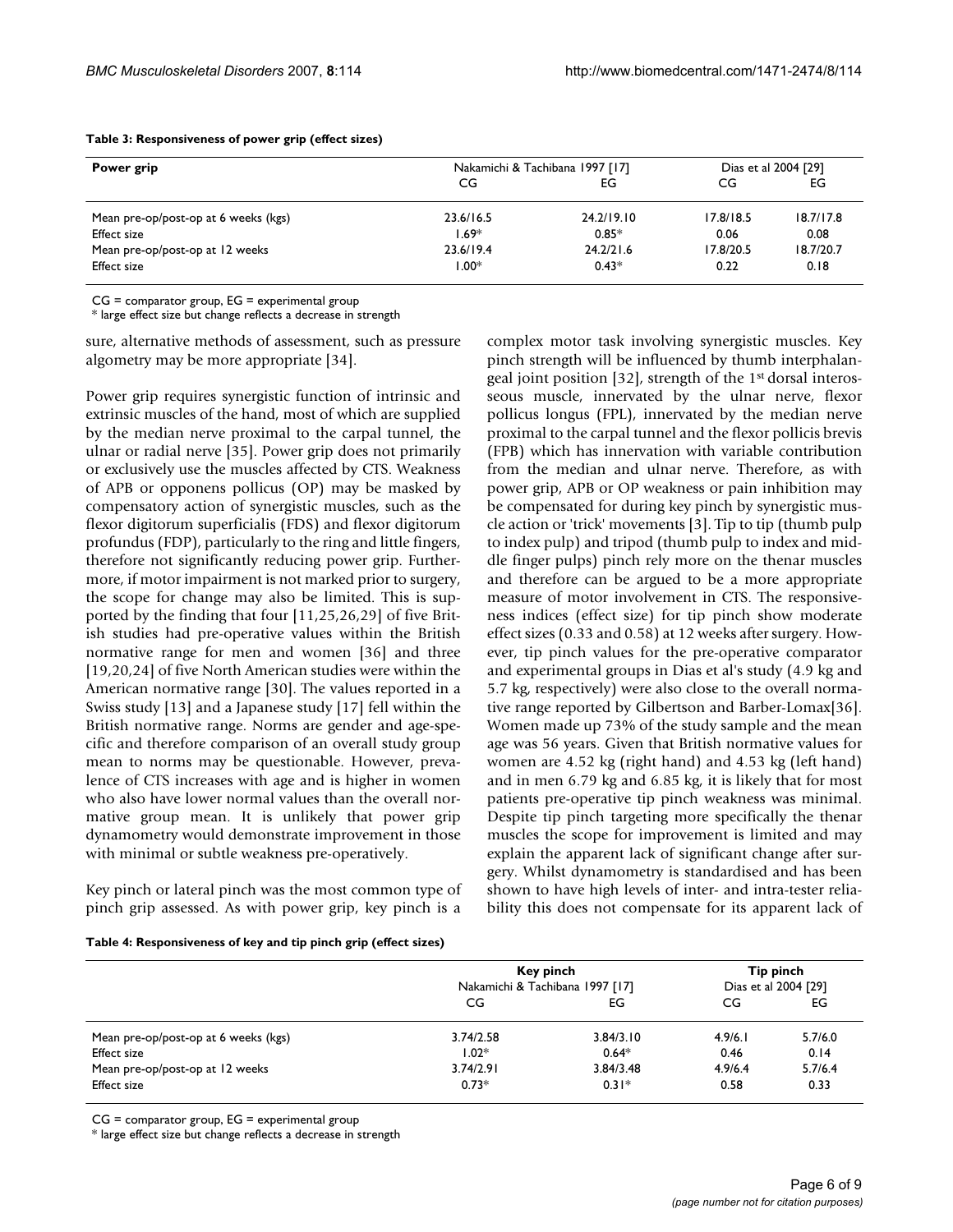|                                 |              |          | <b>Muscle tested</b> |           |                                   |
|---------------------------------|--------------|----------|----------------------|-----------|-----------------------------------|
| <b>Study</b>                    | <b>Scale</b> | Gra-ding | <b>APB</b>           | <b>OP</b> | <b>Results reported as</b>        |
| Agee et al., 1992 [9]           | <b>MRC</b>   | $I - 5$  | not specified        |           | % pf patients testing normal      |
| Brown et al. 1993 [10]          | <b>AOA</b>   | $0 - 5$  |                      |           | Mean and SD pre-op and post-op    |
| Ferdinand & Maclean 2002 [22]   | <b>MRC</b>   | $0 - 5$  |                      |           | NR.                               |
| Leinberry et al., $1997$ $[15]$ | NR.          | $3 - 5$  |                      |           | Mean and range pre-op and post-op |
| Mackinnon et al., 1991 [8]      | <b>MRC</b>   | $0 - 5$  |                      |           | Number of hands                   |
| Nakamichi & Tachibana 1997 [17] | NR           | $0 - 5$  |                      |           | Mean and SD pre-op and post-op    |
| Shum et al., 2002 [21]          | NR.          | NR.      | not specified        |           | NR.                               |
| Trumble et al., 2002 [20]       | <b>AOA</b>   | $0 - 5$  |                      |           | NR.                               |

**Table 5: Summary of studies using Manual Muscle Testing (MMT)**

MRC = Medical Research Council

NR = Not Reported

SD = Standard Deviation

AOA = American Orthopedic Association

APB = Abductor Pollicis Brevis

OP = Opponens Pollicis

validity and ultimately its ability to reflect clinical change in CTS surgery.

Manual muscle testing according to the MRC (Medical Research Council) scale is commonly used by physicians and therapists to evaluate individual muscle strength [37,38]. Theoretically, as MMT can more closely target intrinsic muscles affected by compression of the median nerve in the carpal tunnel, it is more precise in detecting change in motor function due to CTS. Brandsma and Schreuders [37] proposed tests of abduction and opposition to evaluate and monitor the motor function of the muscles innervated by the median nerve. Kuhlman and Hennnessey [39] report APB weakness to have fair to good sensitivity and specificity and recommend that this muscle should be tested in patients with suspected CTS. However MMT has also been criticised for its lack of differentiation especially in the upper ranges of the scale [40,41]. It has been shown that relatively low levels of innervation can produce a grade 4 contraction and that its sensitivity is better in the range of 0 to 3 grades and for diagnosis of nerve deficits [41,42]. The data from Brown et al's [10] study with high pre-operative mean grades of 4.4 and 4.5 indicate that motor weakness was minimal in these patients and would explain why MMT lacks responsiveness to clinical change in this patient group. It is also arguable whether an ordinal scale such as the MRC scale should be summarised using the mean, with the median being more appropriate.

An alternative method for quantifying individual muscle strength including the thenar muscles is the Rotterdam Intrinsic Hand Myometer (RIHM) [43] a hand-held dynamometer which measures in Newtons of force. This device enables quantification of force especially in the higher grades (with 'some' or 'full resistance') thus overcoming the lack of sensitivity of the MRC scale. When testing the intrinsic muscles of the hand it has been shown to have high test-retest reliability (ICC 0.94 or higher) in peripheral nerve injured patients and criterion-related validity has been reported [41]. There are no studies reporting outcome in CTS using this device. Although in this review only few studies utilised MMT with variations in the muscle tested, scale used and classification system, it is possible that MMT is a more specific measure of thenar muscle strength in CTS patients. Further research to evaluate the validity, reliability and responsiveness of measuring the thenar muscles with the RIHM is needed, to establish whether it is a useful outcome measure for the

**Table 6: Summary of studies that used thenar atrophy as an outcome measure**

| <b>Study</b>             | <b>Scale</b> | Grading                                   |
|--------------------------|--------------|-------------------------------------------|
| Borisch et al 2003 [23]  | NR.          | NR.                                       |
| Brown et al 1993 [10]    | $0 - 3$      | 0(absent), 1(mild) 2(moderate), 3(severe) |
| Mackinnon et al 1991 [8] | NR.          | None, mild, moderate and severe           |
| Shum et al 2002 [21]     | NR.          | NR.                                       |
| Trumble et al 2002 [20]  | NR.          | Present/absent                            |

NR = Not Reported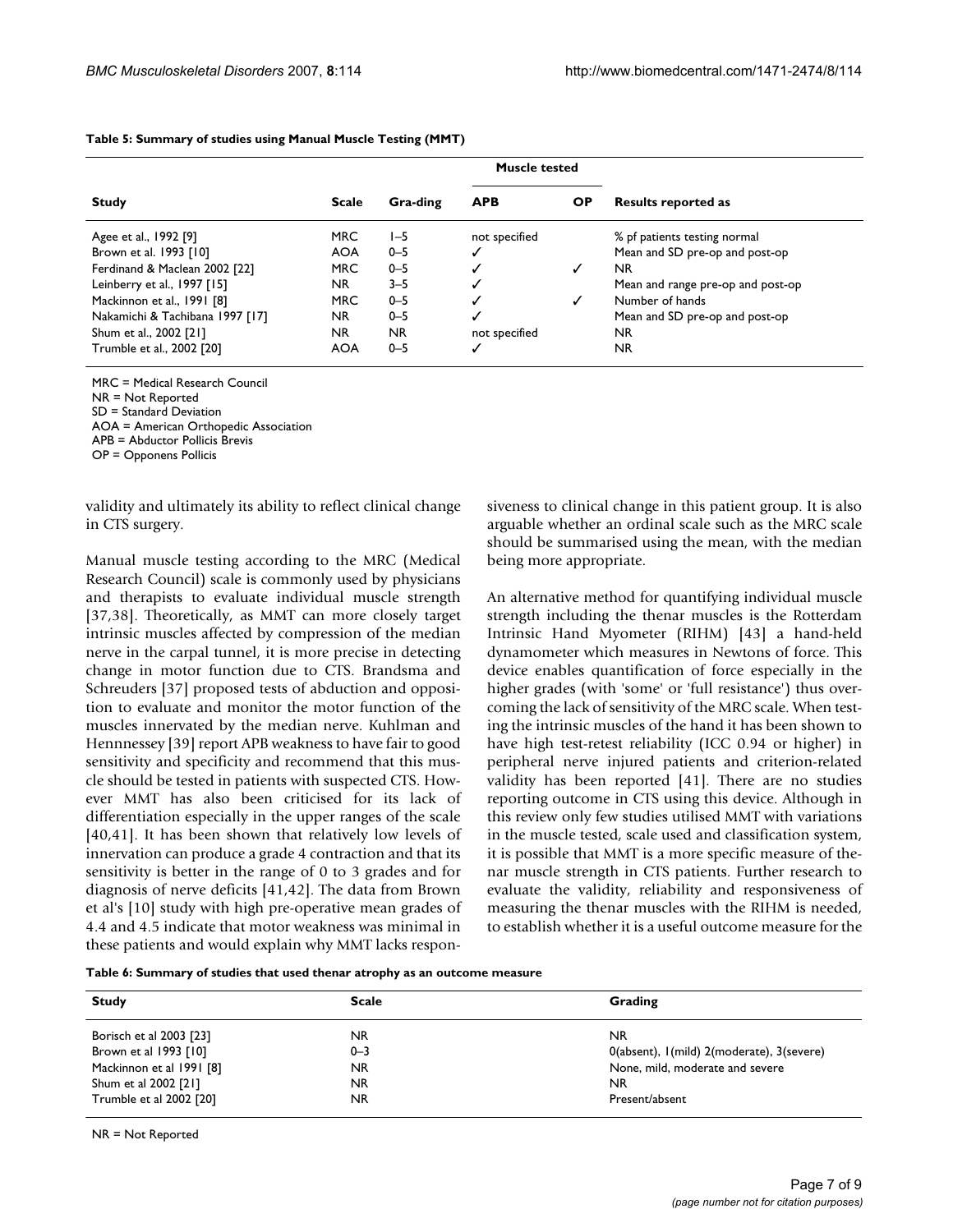purpose of detecting strength change following surgery for CTS.

Presence or absence of thenar atrophy has not been standardised. It is either recorded as a dichotomous outcome or using a grading scale (e.g. mild, moderate and severe) and the criteria for either have not been defined. It also overlaps to some extent with the assessment of thenar muscles by MMT given that the lowest grade equates to no palpable contraction. It does not meet the criteria of a standardised test and therefore its use as an effectiveness endpoint is questionable.

This review has some limitations. The analysis of results and extraction of information such as patient and device positioning depends on the quality of reporting of the studies. Several studies lacked detail on the methods of assessment and actual scores and had to be excluded from the overall analysis of results. The remaining studies which were included may give a biased result and therefore findings of this review need to be interpreted with caution. The surgical procedure was often described in greater detail than the methods used to assess outcomes. However without this detail it is also difficult to ascertain whether standardised procedures where followed and therefore the extent to which the reader can have confidence in the results. A further limitation was the detail on pre-operative and post-operative scores, which were either not reported at all, given as percentage differences or displayed graphically only. The deficiencies in the reporting of trials has been highlighted in several reviews and has led to the development of Consolidated Standards for Reporting Trials (CONSORT) [44,45]. Widespread adherence to these standards may improve the quality of reporting of future trials including the presentation of statistical results and would facilitate future meta-analysis.

## **Conclusion**

The assessment of recovery of individual muscle strength and composite functional grip strength has featured in many clinical trials of surgical interventions for CTS. In some cases it has been chosen as the primary outcome measure. If motor function is deemed an important effectiveness endpoint in interventions for CTS then the methods of measuring strength need to be valid, reliable and sensitive to change. Dynamometry for composite power grip and pinch grip has been shown to have high repeatability in both symptomatic and asymptomatic individuals however the mean pre-operative scores often were within or close to normative values suggesting minimal weakness. Pinch grip which is assessed either as lateral (or key) pinch, tip pinch or tripod pinch more specifically targets the thenar musculature and therefore is more specific to median nerve pathology. Effect sizes calculated from published data indicate that tip is more responsive than lateral

pinch or power grip. In the latter two types of grip weakness of the thenar muscles can be masked by compensatory action of synergistic muscles unaffected by CTS.

Individual testing of APB and OP by manual muscle strength testing may theoretically be more valid as it targets specific median innervated muscles. However this method is prone to bias due to the lack of sensitivity in the upper grades and subjectivity with which the examiner applies the resistance. The development of a handheld dynamometer which allows quantification of force of individual thenar muscles – the Rotterdam Intrinsic Handheld Myometer (RIHM), may offer an improvement but further research is needed to assess its usefulness as an outcome measure for evaluating changes in muscle strength in patients with CTS.

The use of multiple outcome measures in those trials reviewed reflects the lack of consensus on which method of assessing motor function is the most useful. Using several instruments to assess the same domain increases the burden on patients and the clinicians. A definitive answer to the question of which assessment of motor function is the most valid, reliable and responsive in CTS continues to elude us. However the results of this review would indicate that tip pinch strength assessed by dynamometry using a standardised protocol is currently the most responsive performance based measure for strength and should be used in future clinical trials.

Further research is needed to explore the clinical utility of combining handheld dynamometry with manual muscle testing, for example the RIHM, which would target individual median innervated muscles. Longer-term followup data is also needed to evaluate the responsiveness of these tools at more than 12 weeks post intervention.

## **Competing interests**

The author(s) declare that they have no competing interests.

## **Authors' contributions**

JG contributed to data extraction, interpretation of the pinch measurement data and drafted the manuscript. RC contributed to data extraction, interpretation of the grip strength data, and statistical analysis. SK contributed to the data extraction, interpretation of the manual muscle testing, thenar atrophy data and statistical analysis. CJH conceived the original idea, concept and design of the review and critically revised the manuscript. All authors read and approved the final manuscript.

## **References**

1. Atroshi I, Gummesson C, Johnsson R, Ornstein E, Ranstam J, Rosn I: **[Prevalence of carpal tunnel syndrome in a general population.](http://www.ncbi.nlm.nih.gov/entrez/query.fcgi?cmd=Retrieve&db=PubMed&dopt=Abstract&list_uids=10411196)** *JAMA* 1999, **282(2):**153-158.